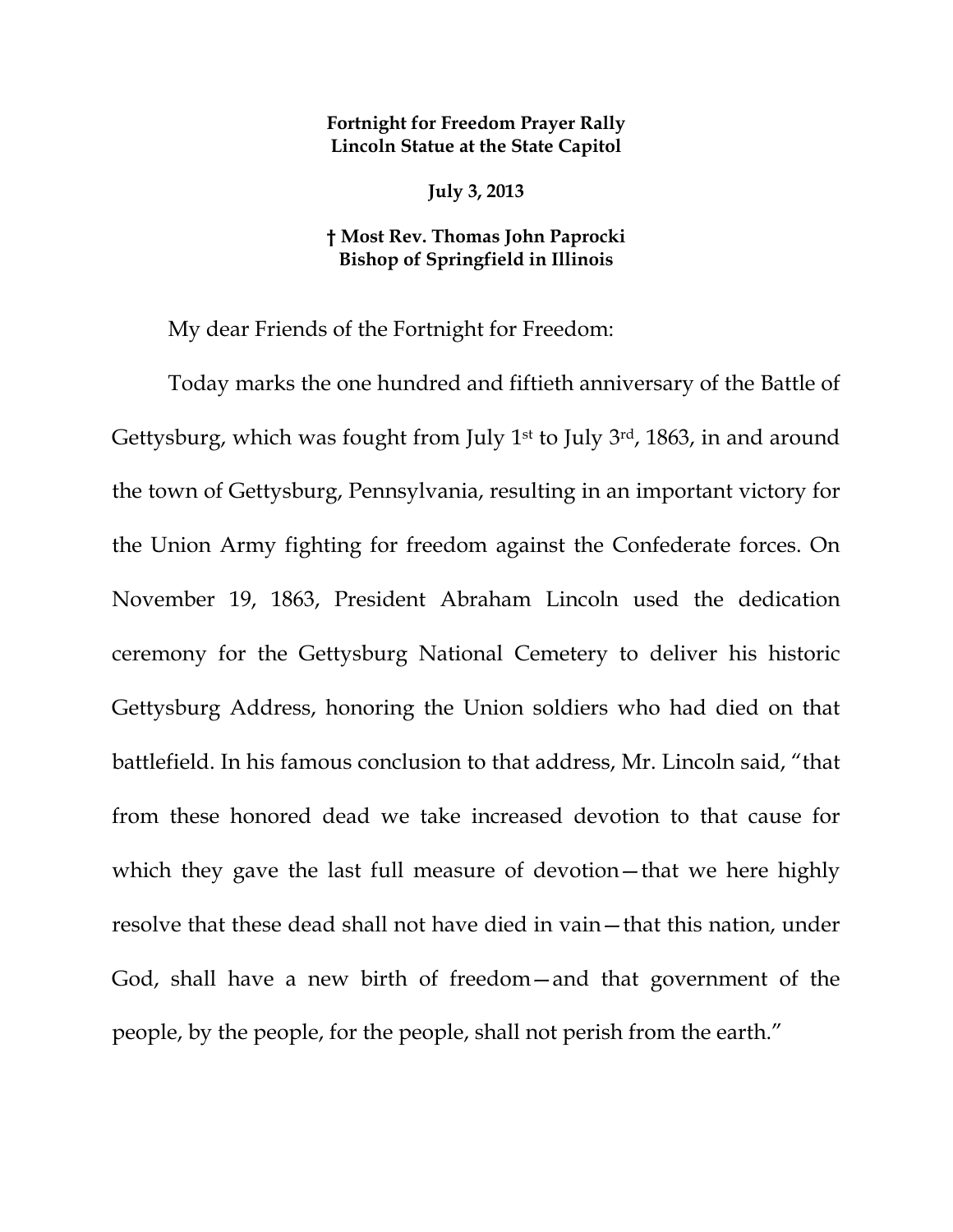Today, through our prayers for religious freedom, we continue the "unfinished work" for which they fought. The U.S. Bishops have declared a Fortnight for Freedom, asking Catholics to engage in a "great hymn of prayer for our country" and a "national campaign of teaching and witness for religious liberty."1

Fittingly, this two-week period of prayer, which began on June 21<sup>st</sup>, the vigil of the martyrs Saints Thomas More and Cardinal John Fisher, will conclude tomorrow, the Fourth of July, the day we celebrate as a nation all our liberties. The bishops of the United States called us to participate in this two-week period of prayer and action to address the many current challenges to religious freedom, including the mandate of the Department of Health and Human Services for certain categories of employers, including many Church institutions, to provide or facilitate health insurance for contraception, sterilization, and abortion-inducing drugs.

For more than a year, the bishops, Catholic citizens, and religious leaders of various faiths have attempted to work with the government to secure an exemption from the mandate. Unfortunately, the government has been unwilling to provide an exemption for the vast majority of faith-based organizations, including Catholic hospitals, universities, and charitable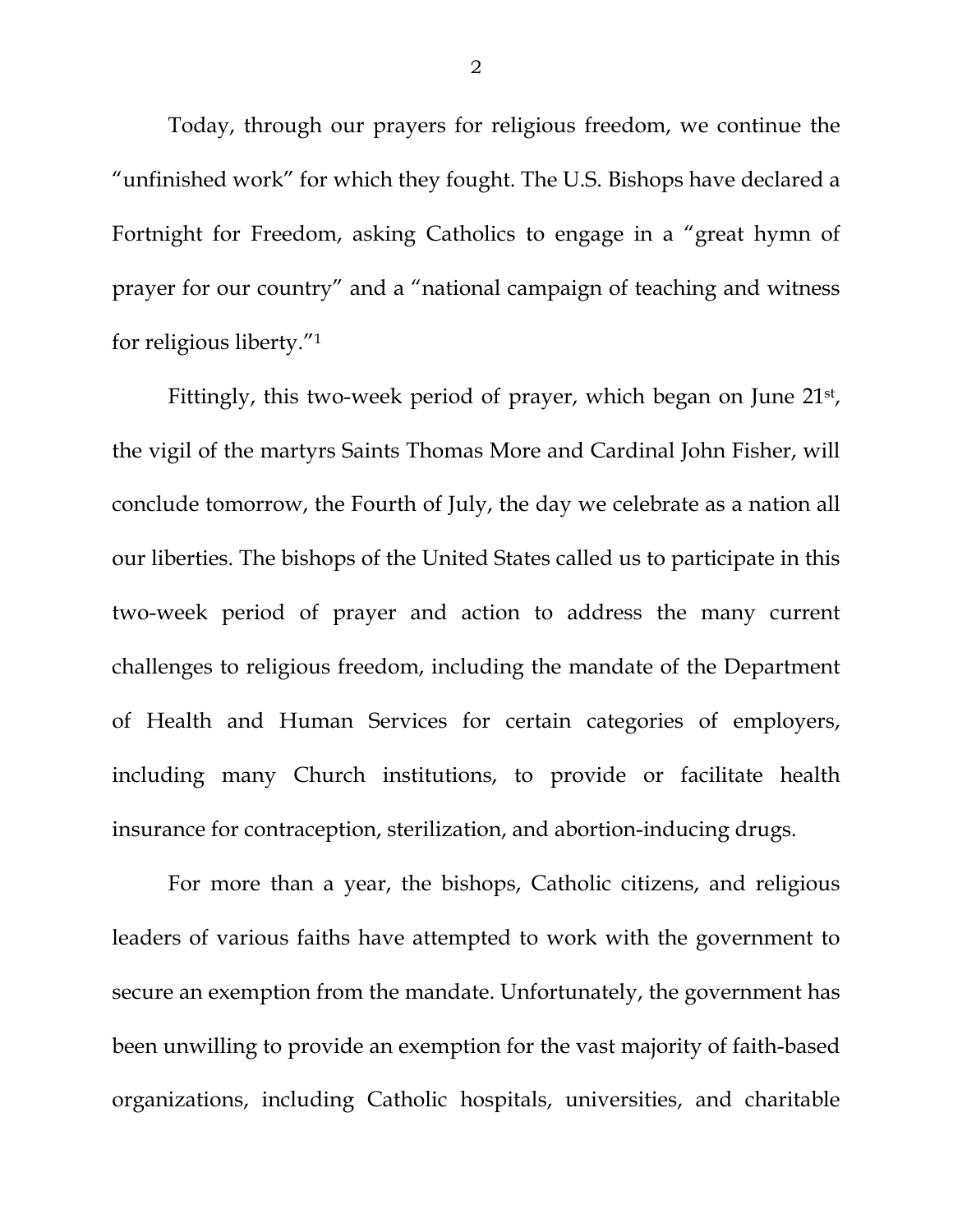organizations. Many private employers who have objections to providing these morally problematic services have gone to court to assert their rights to the free exercise of their religious beliefs under the First Amendment of the United States Constitution. So far, in 21 out of 27 of these cases, judges have granted preliminary injunctions barring the government from enforcing the HHS mandate against them. These are not final decisions, but the preliminary injunctions are encouraging signs of hope for the protection of religious liberty.

In addition to the mandate, there are other threats to religious freedom: proposed laws which prohibit the Church from offering spiritual and charitable assistance to undocumented immigrants; new laws that have effectively closed Church-run adoption agencies and foster care services in Boston, San Francisco, Washington, D.C., and right here in Illinois, and last week's Supreme Court decision in *United States v. Windsor*  that wrongly attempts to redefine marriage in U.S. law. As in the case of *Roe v. Wade* striking down abortion laws 40 years ago, the United States Supreme Court has again usurped its legitimate prerogative through a raw exercise of judicial power by giving legal protection to an intrinsic evil.

3